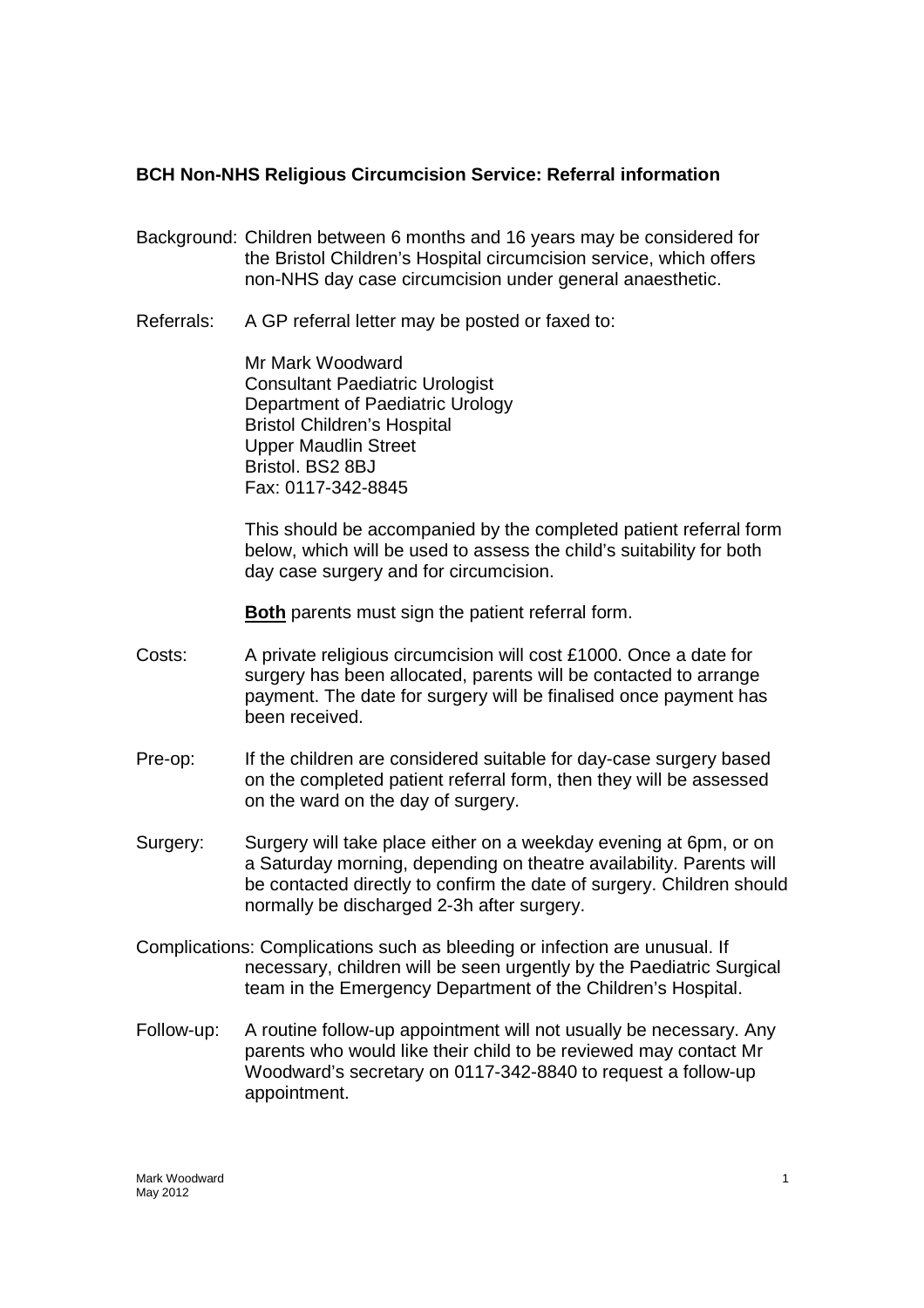# **BCH Non-NHS Religious Circumcision Service: Patient referral form**

| Name:                     |  |
|---------------------------|--|
| Date of birth:            |  |
| Address:                  |  |
|                           |  |
|                           |  |
| Contact telephone: Home   |  |
| Contact telephone: Mobile |  |

Medical history: the following questions will determine the child's suitability for daycase surgery

| Has the child had previous<br>surgery?         | Y / N | Details: |  |
|------------------------------------------------|-------|----------|--|
| Does the child have any<br>medical conditions? | Y / N | Details: |  |
| Does the child take any<br>regular medication? | Y / N | Details: |  |
| Does the child have any<br>allergies?          | - N   | Details: |  |

| Other relevant information: |  |
|-----------------------------|--|
|                             |  |

**Examination:** the following questions will determine the child's suitability for circumcision

| Does the child have<br>hvpospadias?               | N | Details: |  |
|---------------------------------------------------|---|----------|--|
| Does the child have normally<br>descended testes? | N | Details: |  |

**Parental agreement:** We both confirm that we are happy for our child to be admitted for a religious circumcision at Bristol Children's Hospital.

| Signature: |               |               |
|------------|---------------|---------------|
| Print:     |               |               |
| Date:      | <b>FATHER</b> | <b>MOTHER</b> |

# **Office use only:**

| Date of surgery:     |  |
|----------------------|--|
| l Parents confirmed: |  |
| Payment received:    |  |